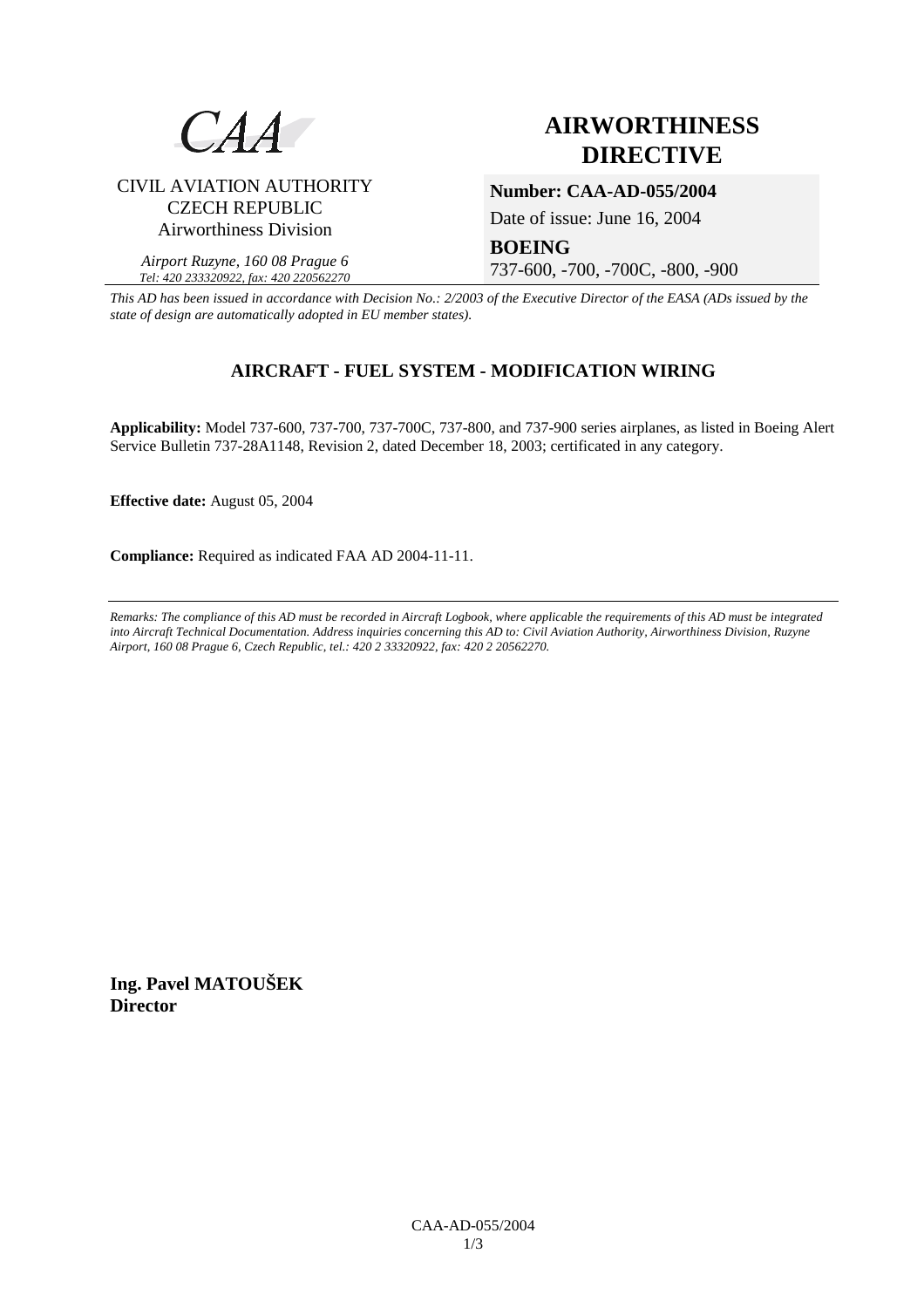#### **2004-11-11 Boeing:** Amendment 39-13657. Docket 2002-NM-323-AD.

*Applicability*: Model 737-600, 737-700, 737-700C, 737-800, and 737-900 series airplanes, as listed in Boeing Alert Service Bulletin 737-28A1148, Revision 2, dated December 18, 2003; certificated in any category.

*Compliance:* Required as indicated, unless accomplished previously.

To prevent electrical arcing in a fuel leakage zone, which could result in an uncontrolled fire, accomplish the following:

#### **Service Bulletin References**

(a) The term "service bulletin," as used in this AD, means the Accomplishment Instructions of Boeing Alert Service Bulletin 737- 28A1148, Revision 2, dated December 18, 2003.

#### **Inspection, Installation, and Corrective Actions**

(b) For airplanes listed in the service bulletin as Groups 1, 2, 3, and 4 on which Boeing Alert Service Bulletin 737- 28A1148, dated September 14, 2000, has been accomplished; and for airplanes listed in the service bulletin as Groups 5, 6 and 7: Within six months after the effective date of this AD, install screws and spacers to secure the applicable wire bundles for the aft fuel boost pumps of the main fuel tanks. Perform all actions per the service bulletin.

(c) For airplanes listed in the service bulletin as Groups 1 and 2 on which Boeing Alert Service Bulletin 737- 28A1148, dated September 14, 2000, has not been accomplished: Within six months after the effective date of this AD, perform a general visual inspection of the applicable wire bundles for the aft fuel boost pumps of the main fuel tanks for chafing or other damage. Perform any applicable corrective action; and install a new bracket, clamp, and spacers to secure the wire bundles; prior to further flight. Perform all actions per the service bulletin.

(d) For airplanes listed in the service bulletin as Groups 3 and 4 on which Boeing Alert Service Bulletin 737- 28A1148, dated September 14, 2000, has not been accomplished: Within six months after the effective date of this AD, perform a general visual inspection of the applicable wire bundles for the aft fuel boost pumps of the main fuel tanks to determine if the wire bundle is secured with a clamp; and perform any related investigative action, and any applicable corrective actions, prior to further flight. Perform all actions per the service bulletin.

**Note 1**: For the purposes of this AD, a general visual inspection is defined as: "A visual examination of an interior or exterior area, installation, or assembly to detect obvious damage, failure, or irregularity. This level of inspection is made from within touching distance unless otherwise specified. A mirror may be necessary to enhance visual access to all exposed surfaces in the inspection area. This level of inspection is made under normally available lighting conditions such as daylight, hangar lighting, flashlight, or droplight and may require removal or opening of access panels or doors. Stands, ladders, or platforms may be required to gain proximity to the area being checked."

#### **Actions Accomplished Per Previous Issue of the Service Bulletin**

(e) Actions accomplished before the effective date of this AD per Boeing Alert Service Bulletin 737-28A1148, Revision 1, dated August 22, 2002, are considered acceptable for compliance with the corresponding action specified in this AD.

#### **Alternative Methods of Compliance**

(f) In accordance with 14 CFR 39.19, the Manager, Seattle Aircraft Certification Office, FAA, is authorized to approve alternative methods of compliance (AMOCs) for this AD.

#### **Incorporation by Reference**

(g) Unless otherwise specified in this AD, the actions shall be done in accordance with Boeing Alert Service Bulletin 737-28A1148, Revision 2, dated December 18, 2003. This incorporation by reference was approved by the Director of the Federal Register in accordance with 5 U.S.C. 552(a) and 1 CFR part 51. Copies may be obtained from Boeing Commercial Airplanes, P.O. Box 3707, Seattle, Washington 98124-2207. Copies may be inspected at the FAA,